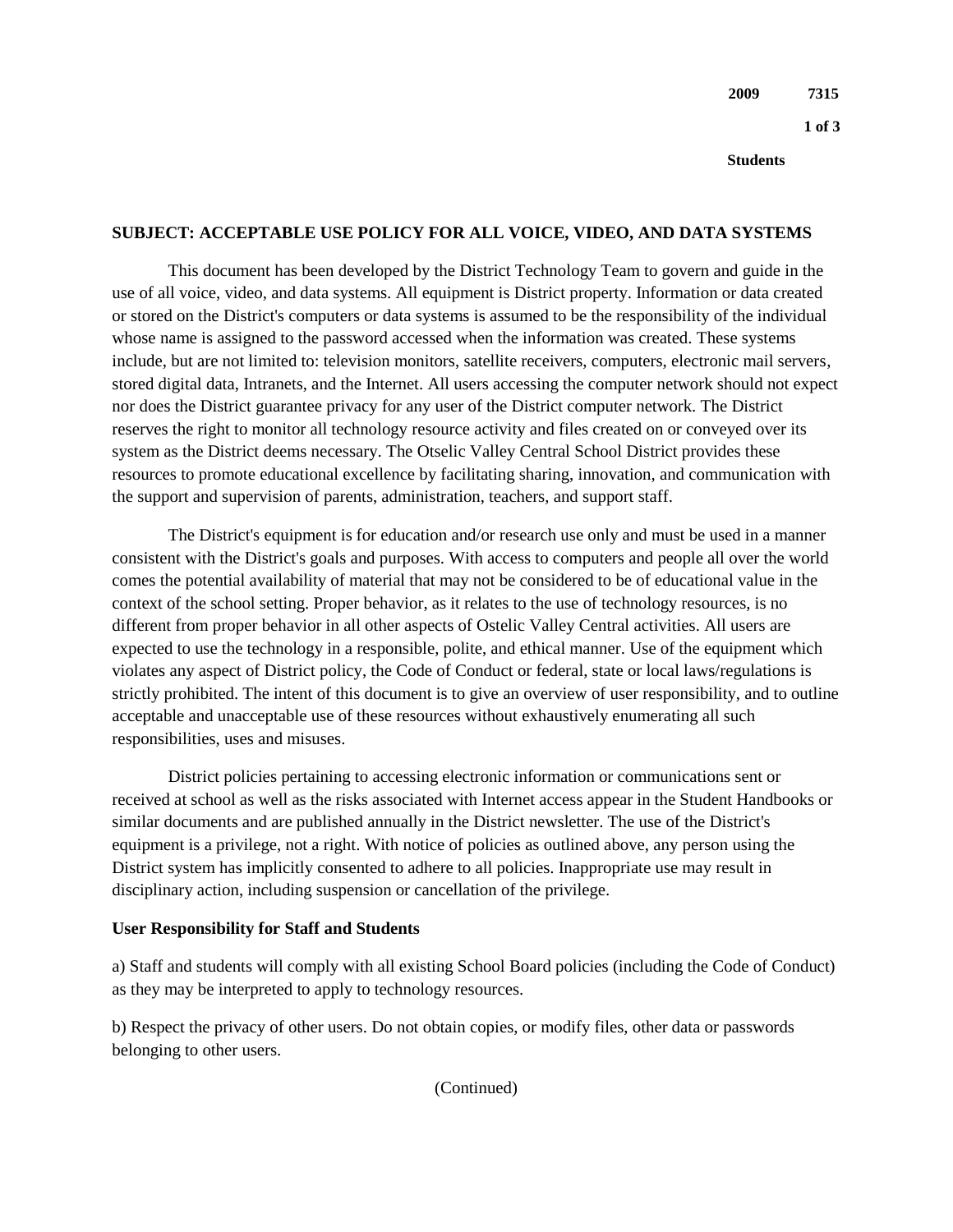**1 of 3** 

#### **Students**

### **SUBJECT: ACCEPTABLE USE POLICY FOR ALL VOICE, VIDEO, AND DATA SYSTEMS**

c) Comply with legal protection provided by copyright and license to programs, data, and documents.

d) Protect your password. You are responsible for anything done under your account(s). Sign on to systems only under your account(s).

e) Comply with the acceptable use policies of all technology resources to which the District has access.

f) Conserve server resources. Save only what you need. Limit network use to business and/or educational activities associated with your position at Ostelic Valley Central School District.

#### **Acceptable**

a) Use that encourages efficient, cooperative, and creative methods to perform the user's job duties or educational tasks.

b) Use related to instructional, administrative, and supervised extra-curricular activities.

c) Use of District technology resources for appropriate access to voice, video, and data systems, both locally and at other sites.

### **Unacceptable**

a) Providing, assisting in, or gaining unauthorized or inappropriate access to the District's technology resources, including any type of voice, video, or data information server. This includes disclosing others' passwords or sharing your account(s).

b) Activities that interfere with the ability of students/staff members to use the District's technology resources or other network connected services effectively.

c) Distribution of any material in such a manner that might cause unnecessary or excess congestion of the voice or data networks.

d) Use of technology resources for a commercial, political, or profit-making enterprise.

e) Downloading, installing or using any unauthorized software or tampering with hardware on any technology system.

f) Using the network to provide addresses, phone numbers or other personal information unless otherwise as specified in District policies/documents.

(Continued)